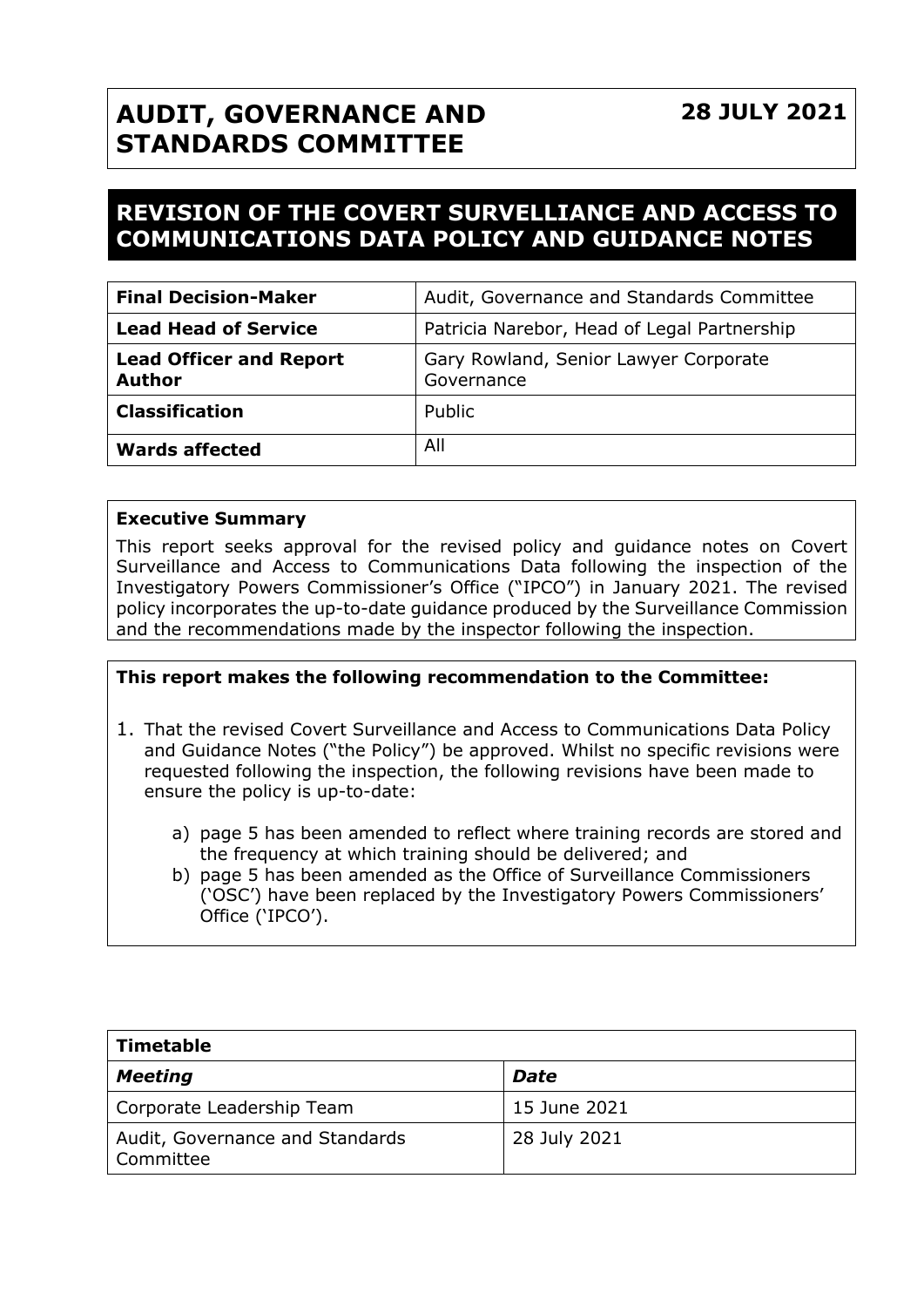## **REVISION OF THE COVERT SURVELLIANCE AND ACCESS TO COMMUNICATIONS DATA POLICY AND GUIDANCE NOTES**

### **1. CROSS-CUTTING ISSUES AND IMPLICATIONS**

| <b>Issue</b>                                        | <b>Implications</b>                                                                                                                                                                                                                                                                                                                                                                                                                                                                       | Sign-off                              |
|-----------------------------------------------------|-------------------------------------------------------------------------------------------------------------------------------------------------------------------------------------------------------------------------------------------------------------------------------------------------------------------------------------------------------------------------------------------------------------------------------------------------------------------------------------------|---------------------------------------|
| <b>Impact on</b><br>Corporate<br><b>Priorities</b>  | We do not expect the recommendations will<br>by themselves materially affect achievement<br>of corporate priorities. However, they support<br>the Council's overall achievement of its aims<br>by updating the Council's approach to RIPA as<br>required by legislation and IPCO.                                                                                                                                                                                                         | Principal<br>Solicitor,<br>Governance |
| <b>Cross</b><br><b>Cutting</b><br><b>Objectives</b> | The four cross-cutting objectives are:<br>Heritage is Respected<br>Health Inequalities are Addressed and<br>Reduced<br>Deprivation and Social Mobility is<br>Improved<br><b>Biodiversity and Environmental</b><br>Sustainability is respected<br>The report recommendation(s) supports the<br>overall achievement(s) of all the cross-cutting<br>objectives by ensuring that the Council is<br>complying with statutory requirements when<br>undertaking investigations and surveillance. | Principal<br>Solicitor,<br>Governance |
| <b>Risk</b><br><b>Management</b>                    | The risk implications are set out in section 5 of<br>the report.                                                                                                                                                                                                                                                                                                                                                                                                                          | Principal<br>Solicitor,<br>Governance |
| <b>Financial</b>                                    | The proposals set out in the recommendation<br>are all within already approved budgetary<br>headings and so need no new funding for<br>implementation.                                                                                                                                                                                                                                                                                                                                    | Principal<br>Solicitor,<br>Governance |
| <b>Staffing</b>                                     | No additional staffing.                                                                                                                                                                                                                                                                                                                                                                                                                                                                   | Principal<br>Solicitor,<br>Governance |
| Legal                                               | Accepting the recommendations will fulfil the<br>Council's duties under Regulation of<br>Investigatory Powers Act 2000 and meets the<br>requirements of IPCO.                                                                                                                                                                                                                                                                                                                             | Principal<br>Solicitor,<br>Governance |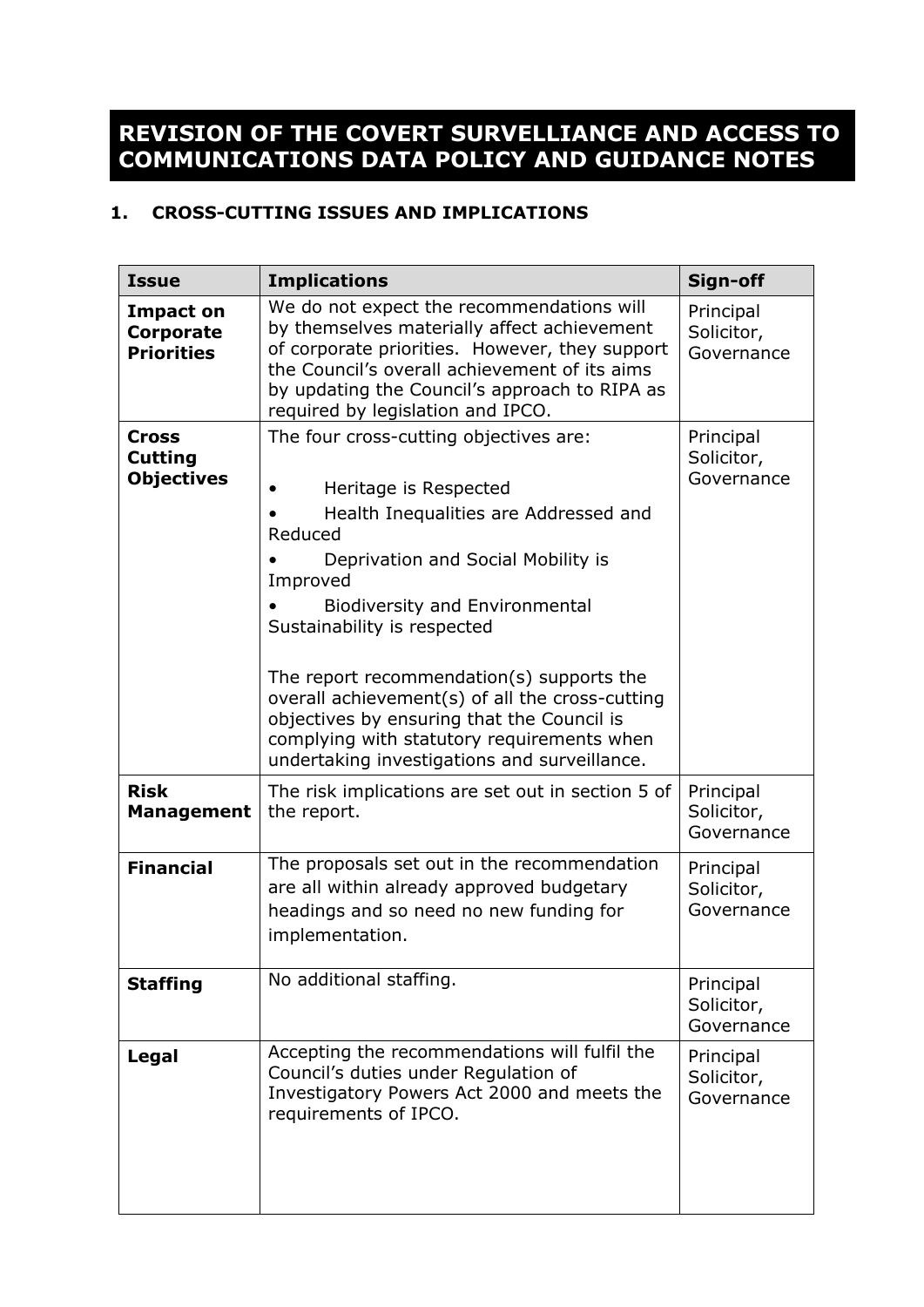| <b>Privacy and</b><br>Data<br><b>Protection</b> | No implications.                                                                                                                                                                       | Principal<br>Solicitor,<br>Governance |
|-------------------------------------------------|----------------------------------------------------------------------------------------------------------------------------------------------------------------------------------------|---------------------------------------|
| <b>Equalities</b>                               | No implications.                                                                                                                                                                       | Principal<br>Solicitor,<br>Governance |
| <b>Public</b><br><b>Health</b>                  | No implications.                                                                                                                                                                       | Principal<br>Solicitor,<br>Governance |
| <b>Crime and</b><br><b>Disorder</b>             | Accepting the recommendations ensures that<br>the Council complies with its obligations under<br>RIPA, which are important in the Council's role<br>in controlling crime and disorder. | Principal<br>Solicitor,<br>Governance |
| <b>Procurement</b>                              | No implications.                                                                                                                                                                       | Principal<br>Solicitor,<br>Governance |

## **2. INTRODUCTION AND BACKGROUND**

- 2.1 The Home Office Covert Surveillance and Property Interference Revised Code of Practice 2010 requires that the Council reviews its use of RIPA and reviews the policy at least once every two years.
- 2.2 Following the IPCO's inspection, which was carried out in January 2021 and subsequently followed up with a report, it became apparent that the guidance needed minor revisions. Previous recommendations made in 2018 to deliver appropriate training for authorising officers, update the Central Record, and revisions to the RIPA policy document, have been complied with and as such these recommendations have now been discharged. Further training is scheduled to be delivered to all Authorising/Key Officers in December 2021.
- 2.3 The IPCO's report made the following recommendations:
	- 1) It would be of significant benefit to have in place regular, minuted, meetings between the SRO and the RIPA Coordinating Officer. Through this approach, a record can be created of matters discussed concerning RIPA compliance and on which you can then rely, if required, and which can be produced in future IPCO inspections.

The first of these meetings was carried out in February 2021 and will continue to take place on a quarterly basis, with minutes being recorded and filed in the Central Register.

The full Inspector's report is attached at Appendix A. The revised policy is at Appendix B.